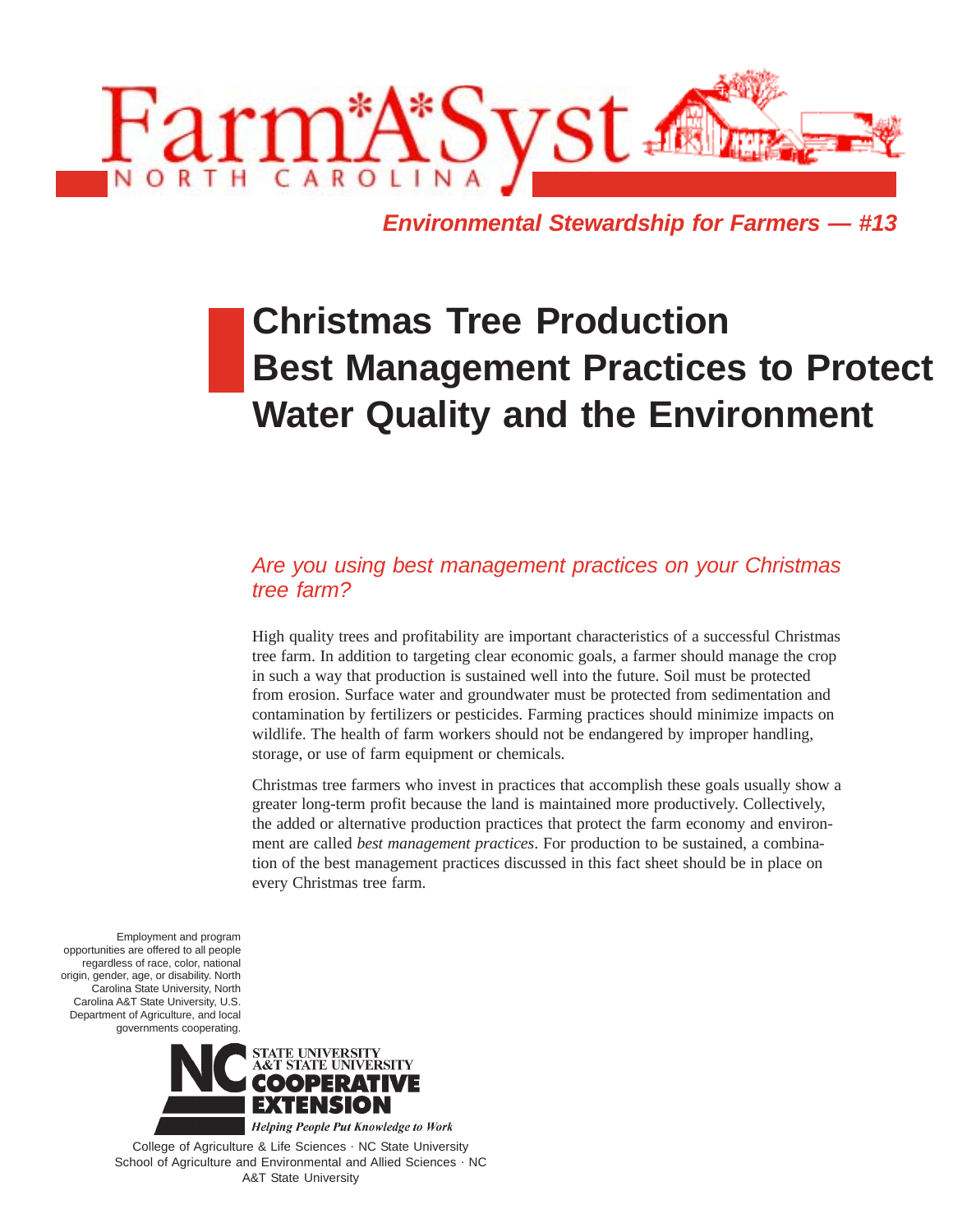## How can we help?

This publication is a summary of best management practices to protect your land, nearby streams, and the environment. The aim is to raise your awareness of the best approaches to accomplishing these goals. By reading each section and answering a series of questions, you will be able to determine which areas need work on your farm.

Each section deals with a different topic. Accompanying each topic is a question designed to help you evaluate your practices within that topic.

- If you answer a or b, you are doing well in this area.
- If you answer c or d, your practices could stand to be improved.

**The goal of the North Carolina Farm\*A\*Syst program is to help you protect the natural resources that all North Carolina residents depend on, while maintaining viable agricultural production practices.**

If you would like further help in assessing the condition of your farm, please visit your nearest Cooperative Extension Center, your local Natural Resources Conservation Service office, or your North Carolina Soil and Water Conservation District.

#### **North Carolina Farm\*A\*Syst Publications**

- *Protecting Water Supply*, #1
- *Improving Fuel Storage*, #2
- *Improving Storage and Handling of Hazardous Waste*, #3
- *Improving Septic Systems*, #4
- *Improving Storage and Handling of Pesticides*, #5
- *Improving Storage and Handling of Fertilizer*, #6
- *Improving Storage, Handling, and Disposal of Livestock Waste*, #7
- *Grazing Livestock and Water Quality*, #8
- *Stream Management in the Piedmont and Mountains*, #9
- *Agriculture and Natural Resource Protection*, #10
- *Protecting Your Wetlands*, #11
- *Wildlife on Your Farm*, #12
- *Christmas Tree Production Best Management Practices to Protect Water Quality and the Environment*, #13
- *Managing Pests*, #14

## Best Management Practices

#### **1. How are your farm roads constructed?**

The roads on many farms are too steep, are constructed of easily erodible material, and/or are poorly designed to manage runoff water. Roads should be constructed at no more than a 9 percent grade to avoid washing out. If drainage ditches lined with large gravel or riprap, they will channel runoff away from the roadbed and fields and prevent the formation of the gullies often associated with unprotected ditches. Installing a stable road surface to handle traffic is also critical. With increasing grade, slope length, and traffic, a gravel surface becomes much more stable than grass. Gravel may be spread just in the wheel tracks to reduce costs. Soil conservationists can help farmers as they plan for long-lasting roads (and fields) or work to solve existing road problems.

- **1. Circle the answer that best describes your farm roads.**
- **a.** Gravel with slopes less than 9 percent and adequate ditches.
- **b.** Grassed with slopes less than 9 percent.
- **c.** Grassed with slopes of 10 percent or more.
- **d.** Bare soil with slopes of 10 percent or more.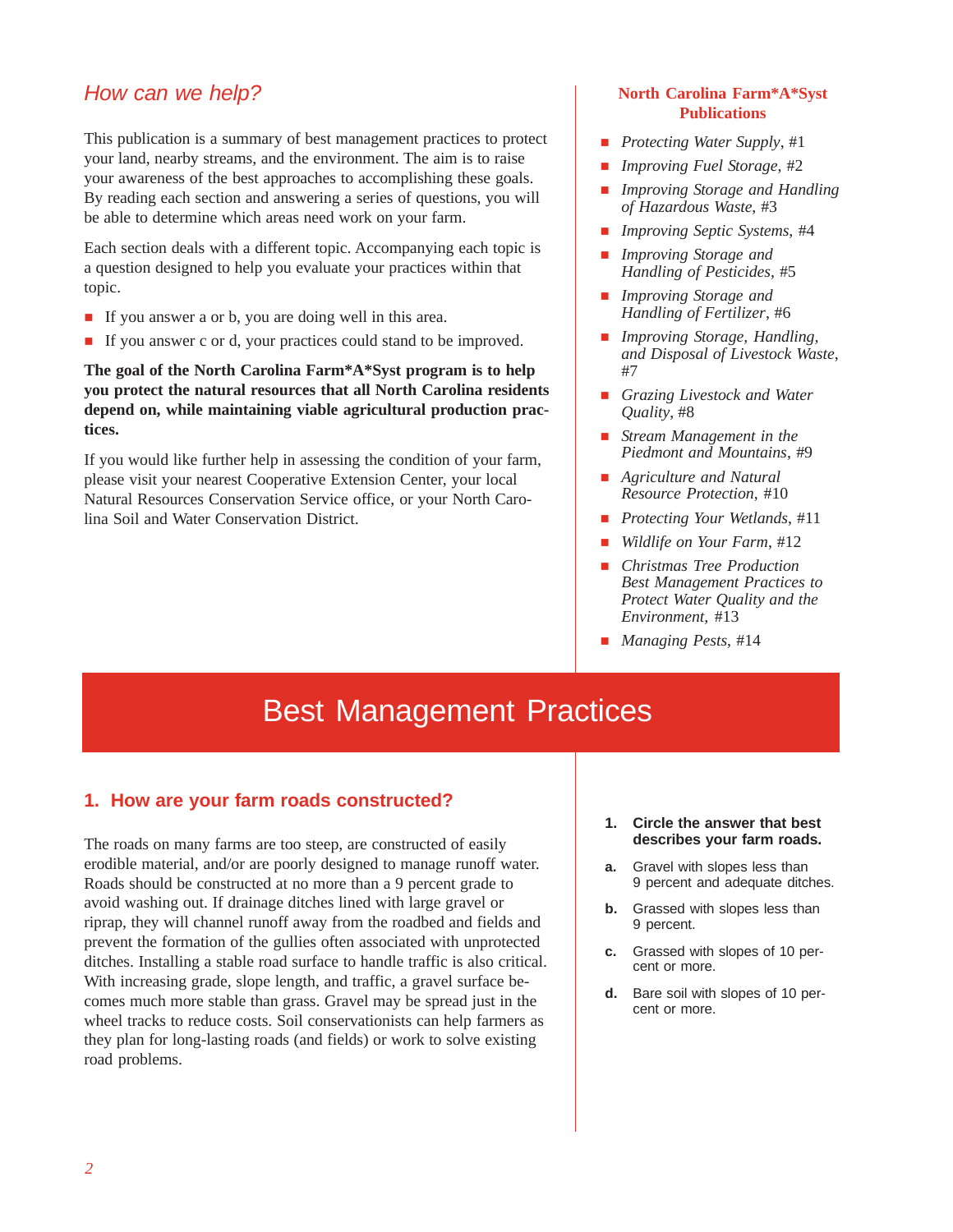## **2. Are you using field borders and stream buffers effectively?**

Field borders and stream buffers can be very effective in trapping sediment, nutrients, and pesticides present in runoff. To maximize this trapping effect, however, the water leaving the field must be distributed as evenly across the border or buffer as possible. If channels form in a buffer, or even if gullies in the field channel the water entering the buffer, runoff will pass through with very little treatment. Studies have shown that a 15- to 25-foot-wide grassy strip can be very effective in improving runoff water quality. These strips usually can double as field roads as long as the vegetation covers them. Buffers of flowering native plants may serve as habitats for beneficial predators of insect pests.



**Field borders and stream buffers.**

## **3. Do you use low-impact site preparation methods in areas that need it?**

Some land currently in Christmas tree production is too steep and erodible to bear extensive mechanical site preparation. Soils also may be too shallow or easily compacted to withstand heavy equipment. Compacted soils contribute to poor transplant establishment and to the onset of *Phytophthora* root rot disease. Less disruptive site preparation practices have been developed for such sites. Timber and brush should be cut close to the ground without disturbing the mat of roots that hold the soil in place. Saw logs and firewood should be harvested. Brush should be buried or piled in draws or field edges. Leave all or most of the stumps undisturbed. Do not attempt tillage. If seedlings are planted mechanically, plant areas near stumps by hand or leave them empty. Hardwood sprouts from stumps are a greater problem with this approach, but herbi-

- **2. Circle the answer that best describes the buffers or borders at the edges of your fields.**
- **a.** They have good cover and no gullies or deep channels leading to or in the buffer.
- **b.** They have good cover, but some gullies have formed leading to or in the buffer.
- **c.** They are sparsely vegetated and have gullies or deep channels.
- **d.** There are no buffers or borders adjacent to streams or drainage ways.



- **c.** I push and pile all vegetation using a bulldozer and pull stumps using a track hoe.
- **d.** I push and pile all vegetation and stumps using a bulldozer.



**Low-impact site preparation.**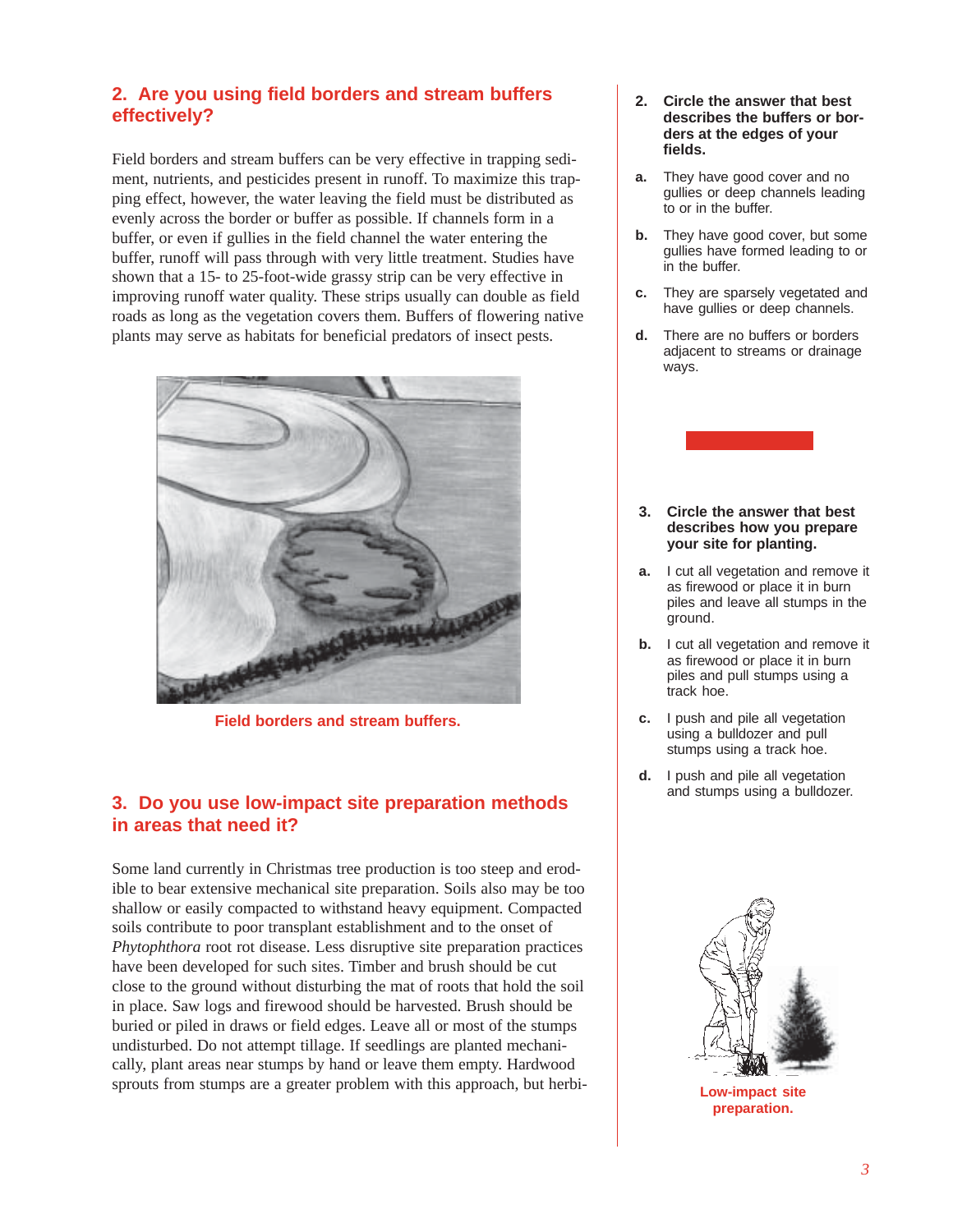cides such as Roundup and Garlon\* can control them. Achieving optimum fertility, particularly for phosphorus and lime, may also be more difficult without tillage because nutrients are not incorporated into the soil. Minimizing the disturbance of the topsoil, however, may allow sustained Christmas tree production on sites where heavy equipment could permanently damage soil productivity through compaction.

Where heavy equipment is employed, using track hoes to pull stumps from the ground disturbs less soil than pushing the stumps out with a bulldozer. Before using heavy equipment, be sure soils are dry enough to minimize compaction.

#### **4. Do you use pest scouting to minimize pesticide applications?**

By scouting for pests, growers can reduce the frequency of pesticide applications and the cost of pest management while increasing the effectiveness of their efforts. Pest thresholds and scouting methods have been developed for many of the major Christmas tree pests (see AG-573, *Scouting Fraser Fir Christmas Trees*). Information generated by scouting confirms whether pesticide applications are needed and assures that such applications are targeted to only potentially damaging pest populations.

#### **5. Are you making safe pesticide application decisions?**

When such choices exist, Christmas tree pests, once properly identified, may be controlled with more than one pesticide. Growers can select the material that is the least toxic to beneficial insects, the environment, and wildlife. The toxicity of certain pesticides to specific groups of animals, such as fish or aquatic insects, can vary significantly. Safe pesticide choices will change depending on how close a site is to critical habitats or even the season and life cycle of vulnerable wildlife species. Some less-toxic materials may require different equipment, handling, or timing than are needed for traditional pesticides. Be sure to evaluate all factors when selecting a pesticide and to read and follow label directions. For some pests, growers can apply pesticides at alternative times, such as fall or winter, when beneficial insects or at-risk wildlife are not present.

\*Recommendations for the use of agricultural chemicals are included in this **and the state of the reader.** The i<br>publication as a convenience to the reader. The use of brand names and any **by a**ble. mention or listing of commercial products or services in this publication does not imply endorsement by the North Carolina Cooperative Extension Service nor discrimination against similar products or services not mentioned. Individuals who use agricultural chemicals are responsible for ensuring that the intended use complies with current regulations and conforms to the product label. Be sure to obtain current information about usage regulations and examine a current product label before applying any chemical. For assistance, contact your county Cooperative Extension Service agent.

#### **4. Circle the answer that best describes how you apply pesticides.**

- **a.** Pesticides are applied only after a regular scouting reveals a pest population at or above the treatment threshold in that field.
- **b.** Pesticides are applied only after a pest problem is noticed and the field is scouted.
- **c.** Pesticides are applied when someone notices a pest problem.
- **d.** Pesticides are applied on a schedule developed over the years or on a regular basis as time allows.

- **5. Circle the answer that best describes the factors you consider when selecting the pesticides to use on your farm.**
- **a.** The product and timing that are least toxic to people, non-target organisms, and the environment.
- **b.** The product requiring the lowest application rate or the product least toxic to the person applying the pesticide.
- **c.** What my neighbors are using.
- **d.** The least expensive product available.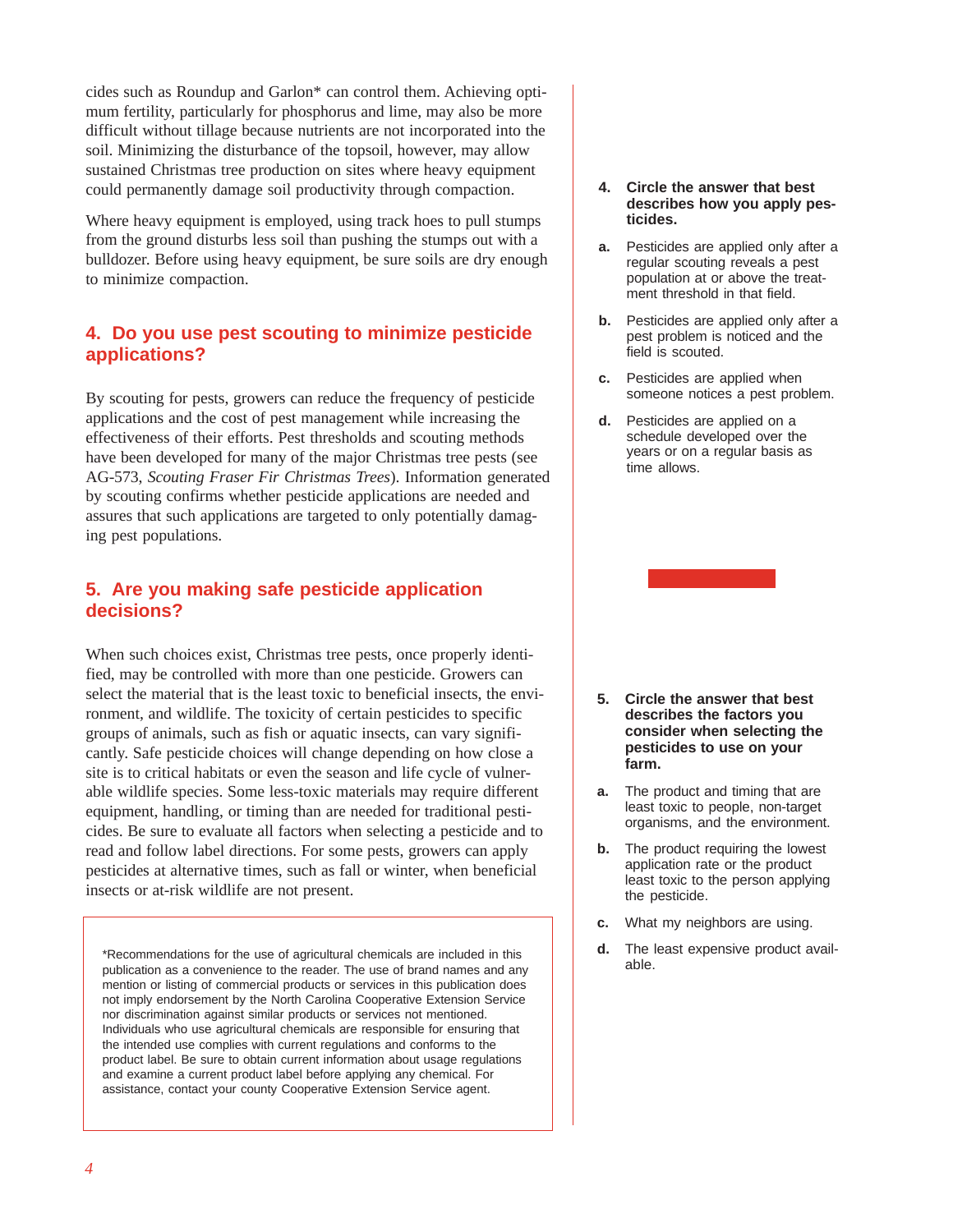## **6. Do you manage ground covers to optimize sustained production?**

Production of quality Christmas trees depends on managing weeds. Unchecked weed competition hurts tree growth, but total removal of ground cover results in erosion that will shorten the productive life of a field. Because of this, growers have moved away from the predominant use of long-lasting pre-emergent herbicides and bare-ground weed control. How they use ground covers is the primary tool for stabilizing the soil within a field of trees. Best management practices involve suppression of native vegetation using low rates of post-emergent herbicides and/or establishment of cover crops. This reduces competition for nutrients, water, and space while protecting the soil. Suppression using herbicides favors broadleaf weeds, whereas mowing favors more competitive grasses. An alternative practice is to sow cover crops, such as clover, winter wheat, red fescue, or rye, that reduce germination of native weed seeds and that can be managed more uniformly. Regardless of the approach, ground covers are a second crop that must be properly managed in any Christmas tree field to optimize sustained production.

## **7. Are you using a nutrient management plan?**

Maintaining proper tree nutrition is important in order to maximize productivity. Be sure to base fertilization on soil and tissue analyses conducted at the appropriate time. Younger plantations need less fertilizer than older plantations, and different soil types and rotations require different fertility programs. In the mountains, leaching of fertilizer into the groundwater is not generally a major problem, but some precautions are still necessary. Runoff can carry surface-applied fertilizer into nearby creeks and ponds, where the nutrients can cause algal blooms that lead to fish kills. Best management practices depend on regular use of soil and tissue analysis as the basis for all fertilizer and lime applications. Applications should match the fertilizer requirements determined for each field. Where practical, split annual nitrogen requirements into two applications to reduce the leaching potential and the risk of salt injury to tree roots.

#### **8. How do you handle, store, and dispose of pesticides?**

Pesticides are most hazardous when they are in concentrated form during mixing, storage, and disposal. Pesticides should always be mixed and loaded far from wells, springs, or streams. Progressive farmers are installing covered and contained concrete mixing pads, which capture any spills or rinse water. They build secure pesticide storage areas on the same pads. Portable field mixing pads eliminate the risk of spills that may occur while pouring from pesticide containers and cost less than permanent facilities. Be sure to triple rinse and puncture all empty liquid pesticide containers before taking them to landfills or recycling centers. Other methods of container disposal are

#### **6. Circle the answer that best describes the ground in your plantation.**

- **a.** It is planted in a cover crop and managed to reduce competition with the trees.
- **b.** It is covered in mowed or suppressed weeds except immediately under the trees.
- **c.** There are narrow strips of mowed or suppressed weeds between trees and wide strips of bare soil under the trees.
- **d.** Bare soil.



- **7. Circle the answer that best describes how you manage your nutrients.**
- **a.** I test soil and tissue and apply recommended rates as split applications.
- **b.** I test soil and tissue and apply recommended rates.
- **c.** I apply increasing amounts of fertilizer as the trees grow.
- **d.** I apply the maximum fertilizer rate on a regular basis regardless of tree size.



#### **8. Circle the answer that best describes how you handle pesticides.**

- **a.** I use an integrated storage/mixing/loading facility on a rinse pad.
- **b.** I mix and load on a solid surface to catch potential spills and I store, mix, and load away from wells, springs or streams.
- **c.** I store, mix, and load away from wells, springs, or streams.
- **d.** I store, mix, and load near wells, springs, or streams.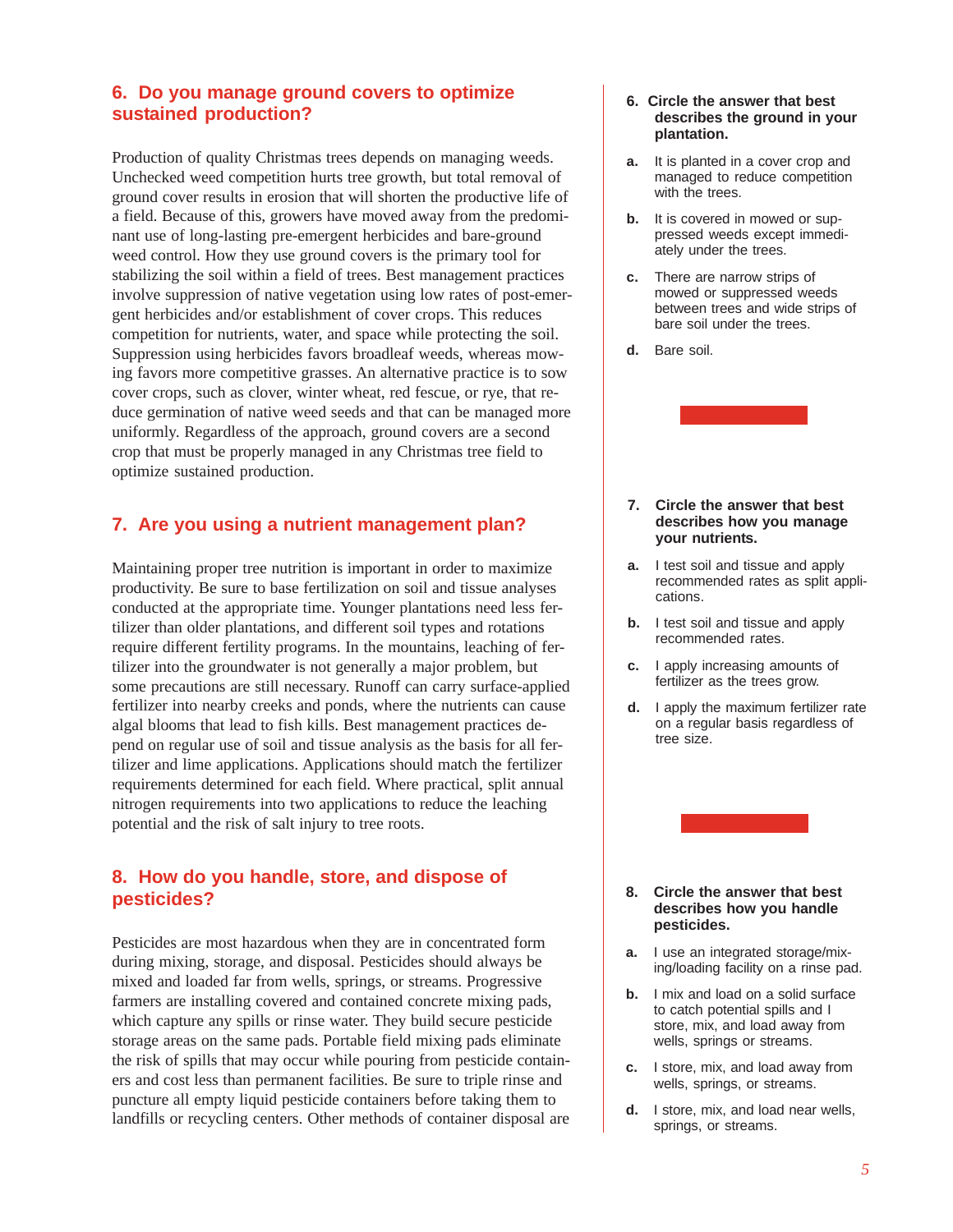illegal and risk groundwater contamination. For liability and safety considerations, all farm managers and foremen should all be knowledgeable about the handling, storage, and legal disposal of pesticides and their containers. Pesticide handlers must complete the appropriate licensing and pesticide training.



**Pesticide loading and storage facility**

## **9. Are you protecting your wellhead?**

Contamination of groundwater often occurs as a result of poor well construction, which allows contaminants to seep into the well. Good wells are grouted and sealed with concrete and enclosed in a concrete cover with a concrete pad. Generally, newer wells are built like this. In addition, several management practices can reduce the risk of groundwater contamination regardless of well construction. Never mix agricultural materials at the wellhead. Draw water from hoses or faucets at a mixing area away from and preferably downhill from the wellhead. Maintain a grassy buffer at least 100 feet wide to protect it from high traffic areas or any pesticide application areas. Make sure the well cover and casing are above the surrounding landscape, and that the immediate land slopes away from the well. If production areas are above a well, consider the leachability of the fertilizer or pesticides used. Furthermore, channel runoff from those areas away from the well.

#### **Summary**

Christmas trees should be a renewable and sustainable crop. Best management practices can protect both the environment and the long-term productivity of your farm. If you answered a or b to the questions in this fact sheet, you have invested in these practices already. If you answered c or d to the questions, the long-term productivity of your farm may be at risk.

REMINDER If you circle c or d for any question, longterm productivity may be at risk.

#### **9. Circle the answer that best describes your well.**

- **a.** It is properly constructed and at least 100 feet from application or mixing areas.
- **b.** It is at least 100 feet from the nearest application or mixing area but I don't know how it was constructed.
- **c.** It is less than 30 years old, properly constructed, and located in or near application or mixing areas.
- **d.** It is more than 30 years old or without grouting or a concrete pad, and located in or near application or mixing areas.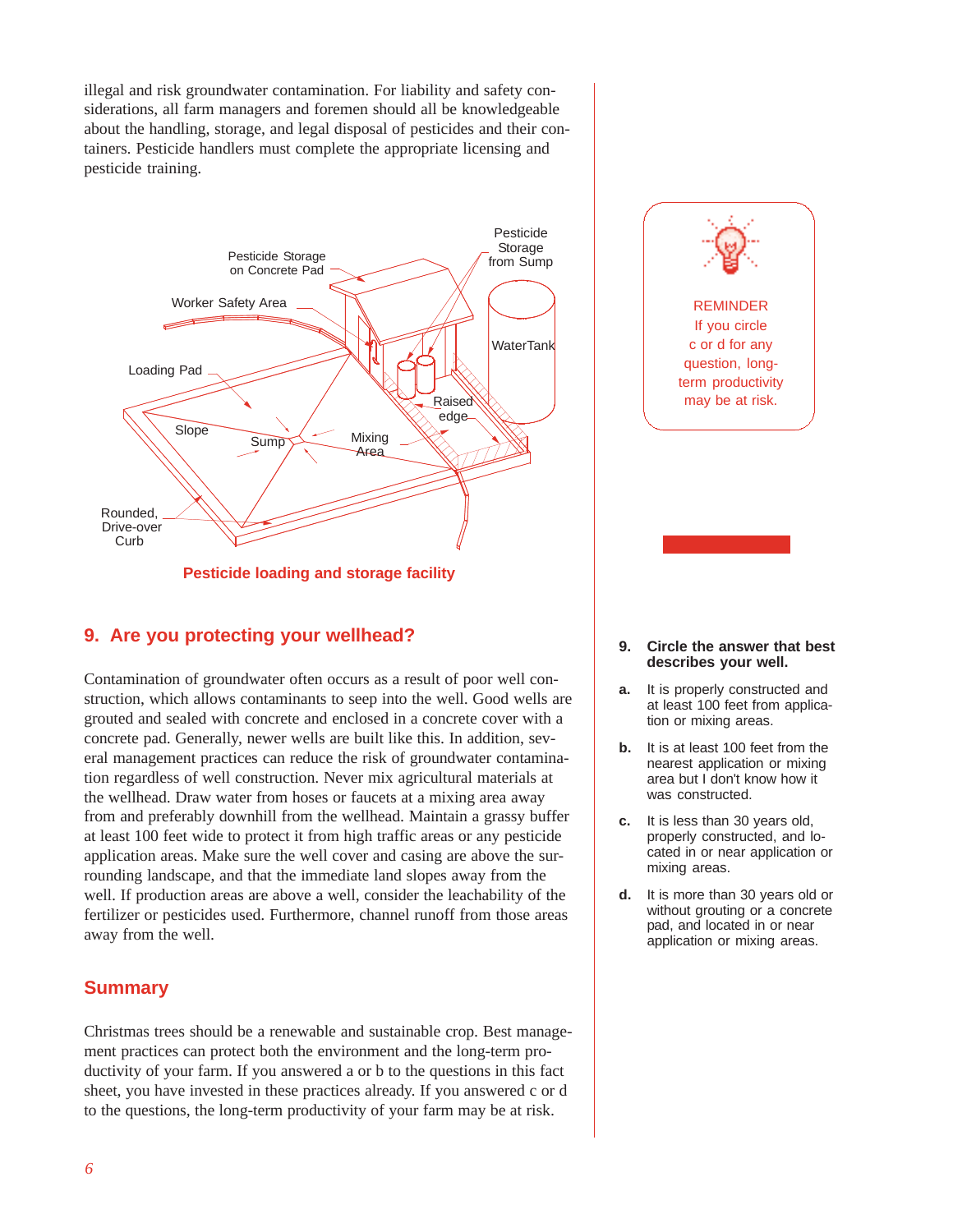Your county Cooperative Extension Service Center agent can help you implement best management practices on your farm.

#### **Related publications**

The following publications are available from Communication Services, Box 7603, North Carolina State University, Raleigh, NC 27695-7603, Tel: 919-515-3112:

- *Growing Christmas Trees in North Carolina.* Also available on-line at http://www.ces.ncsu.edu/nreos/forest/xmas/growing/
- *Pesticides and Human Health / Christmas Trees,* AG-Med-16.
- *Los Pesticides y La Salud Humana, arboles de Navidad,* AG-Med-17 (Spanish version of AG-Med-16).
- *Scouting Fraser Fir Christmas Trees,* AG-573.

#### **Contacts for Further Information**

- Your county Cooperative Extension Service Center
- Natural Resources Conservation Service, U.S. Department of Agriculture; your county office or Agricultural Services Building, Suite D, 4001 D Carya Drive, Raleigh, NC 27610, Tel: 919-250-1070, Fax: 919-250-1058, Website: www.nc.nrcs.usda.gov
- North Carolina Christmas Tree Association, P.O. Box 1937, Boone, NC 28607, Tel: 828-262-5826 or 1-800-562-8789, Fax: 828-265- 1558, Website: www.ncchristmastrees.com, E-mail: info@ncchristmastrees.com



#### **To Find Your State DWQ Location**

 Interchange Building, 59 Woodfin Place, Asheville, NC 28801; 828-251-6208 505 Waughtown St., Winston-Salem, NC 27107; 336-896-7007 3800 Barrett Drive, Suite 101, Raleigh, NC 27609; 919-571-4700 1424 Carolina Avenue, Washington, NC 27889; 252-946-6481 919 North Main Street, Mooresville, NC 28115; 704-663-1699 Wachovia Building, Suite 714, Fayetteville, NC 28301; 910-486-1541 127 Cardinal Drive Extension, Wilmington, NC 28405-3845; 910-395-3900